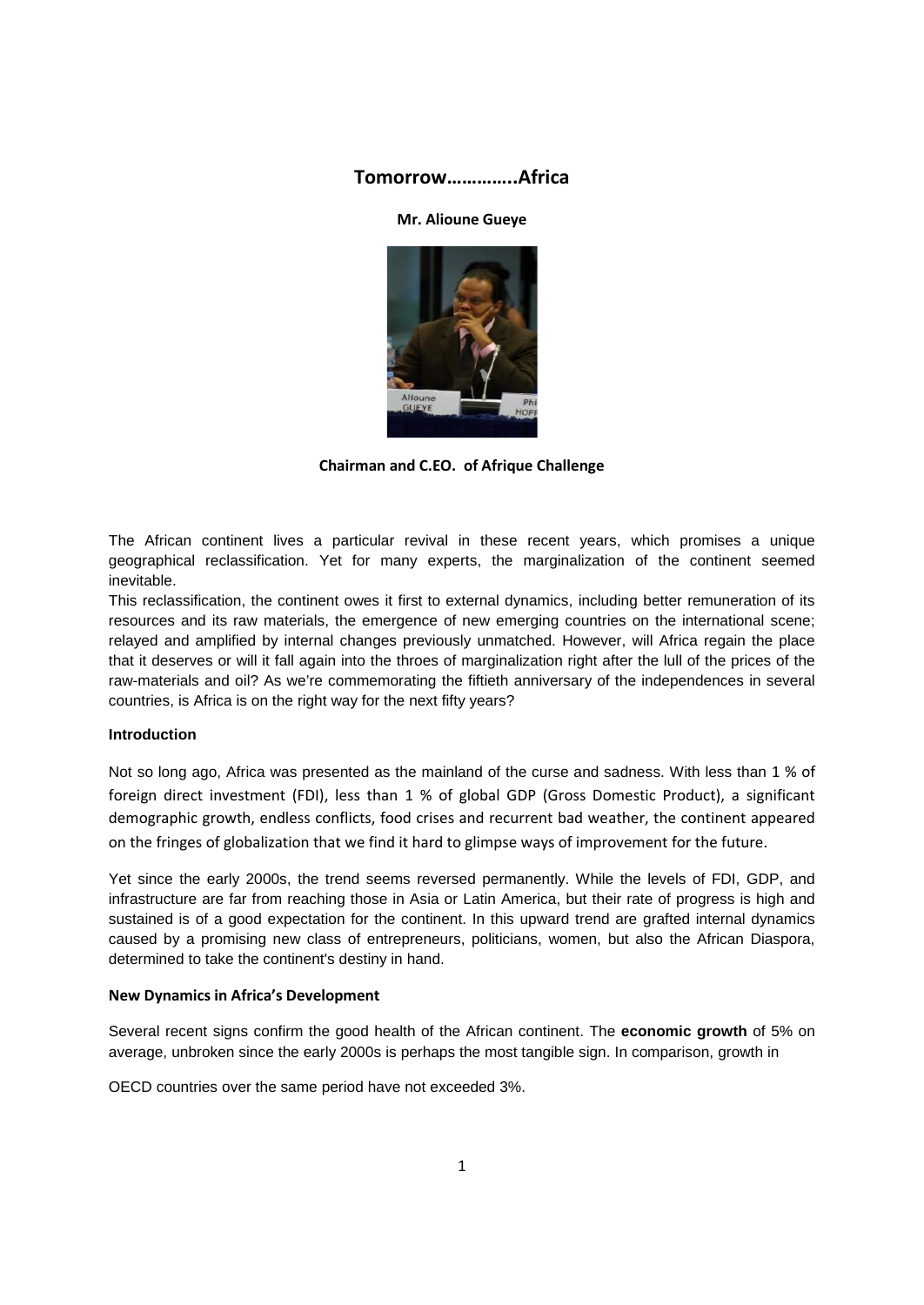This growth, we first owe it to the inflation of prices raw-materials and oil that the continent abounds. Thus, between late 1999 and 2008, the price of a barrel of oil went from \$ 20USD to \$ 145USD, allowing the oil countries to benefit from a large surplus balances and form large foreign exchange reserves. But it would be inaccurate to attribute this improvement solely to economic resources of the continent subsoil, because other sectors have also contributed to this growth. For that we only have to glance the booming of mobile telephony, the development of the banking sector and the proliferation of infrastructure across the continent. If oil and the resources of the subsoil account for 24% of GDP growth in the continent: trade and retail have contributed 13%, agriculture 12%, transport and telecommunications tied with the industry to 09%.

Thus, we must not forget that a similar situation arose in the past, thanks to an oil shock, but hopes had fallen as fast with lower prices, without significant economic progress have been gained. What changed from the early 90s, is that not only the soaring of the prices of raw-materials and oil is not solely responsible for this growth, as noted above, but this growth is relayed and amplified by the **dynamics of the "inside"** that constitute the basis for a more sustainable development.

Indeed, more informed public policies have helped to improve the macroeconomic situation in many countries, through the privatization of entire sectors of the economy but also to manage efficiently public expenditure. Added to this is that structural adjustment programs, despite their abrupt nature muchmaligned, finally shown performances. Inflation has been controlled, where sometimes hyperinflation was rampant, the conditions for improved direct investment attractiveness, just like the private sector has grown and the adoption of the liberal system of free enterprise is almost universal. Moreover, although there are still too many conflicts, they have significantly declined, which helped stabilize the business climate in African countries in their majority, additional guarantee of the attractiveness of private investment. As a result, the amount of FDI has spent the last five years from 31 to 88 billion US dollars.

The other major "internal dynamic" to the source of renewal lies in the **demographic factor**, despite its ambivalence.

Today, the continent has surpassed the 1 billion of inhabitants and it will double its population by 2050. Meanwhile the GDP has already reached 1.66 trillion U.S. \$. Comparatively, India which has 150 million more of inhabitants has a lower GDP amounting to \$ 1.300 billion US.

In the early '60s, the continent had only one city of over 1 million inhabitants. Today there are 52.

And considering that in 2030 nearly half of Africa's population will live in cities. This exponential urbanization is rich in danger, particularly in terms of urban infrastructure, community facilities, sanitation and jobs, but it is also the continent's best asset. Indeed, with over half the population under 25 years, the African continent can rely on its quantitative and young workforce able to earn valuable points of productivity needed to take off. Whereas in all other regions of the world are concerned about the decline of the working population, Africa is progressing. It is estimated that in 2040 the African labor force will reach 1.1 billion people. Moreover, a growing urban population is the basis for the emergence of a middle class, necessary for economic development because the growth of consumption creates externalities in terms of production, employment, development of new activities, with all the effects of training that one can imagine the development of other sectors. There are already in Africa nearly 80 million households with an income of at least \$ 4500USD per year. By 2020, more than 128 million African households will have income once the living expenses are realized. We should not also underestimate the **integration** process, though experiencing varying degrees of success depending on the area can help create larger markets and a peaceful business climate, common rules, able to generate savings scale, and attract investment. Until then, the intra-zone exchange rate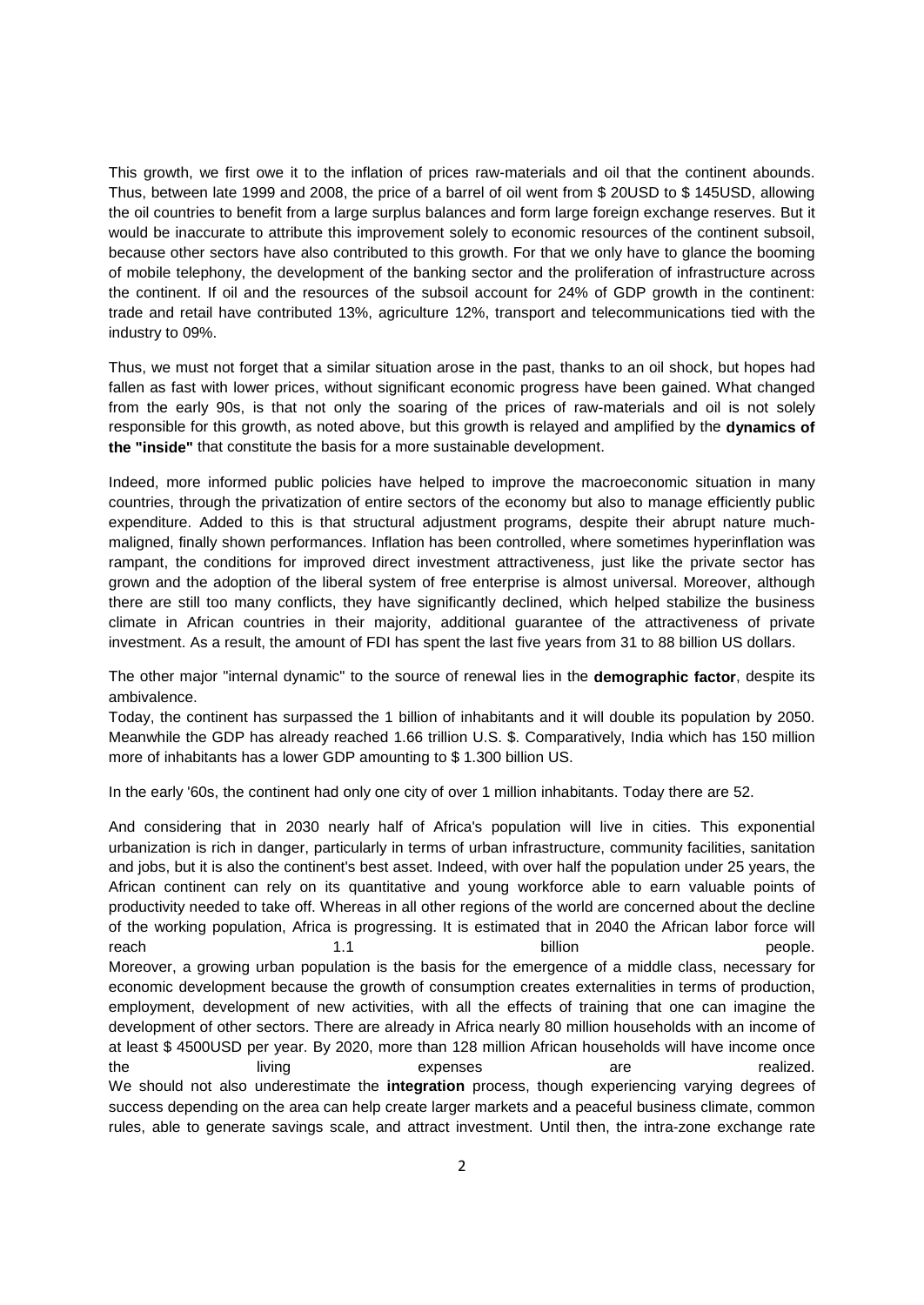remains very low albeit increasing. Today it is estimated that in Africa, only 10 to 13% of trade is conducted within the boundaries of regional groupings, against a rate of 50% for equivalent areas in Asia or even 70% for the Community European. This means that the development of border trade is a challenge and an opportunity to be captured by the African private sector.

However, we should beware of averages because statistics figuring the state of Africa and its resources represent a great disparity between African countries: Botswana is not Niger, as Mauritius is not Guinea Conakry. Similarly, there is not a model of development. Pragmatism is increasingly the dominant ideology.

In a recent publication, the McKinsey Global Institute has identified four groups of countries regardless of their economic economic development strategy.

The first group includes Morocco, Egypt, South Africa and Tunisia, is the "dream team" of the continent, reflecting diverse economies with a variety of activities in industry and services in particular.

The second group consists of the Petroleum Exporting Countries. These countries have a high per capita income. However, their economies are poorly diversified and therefore more susceptible to halo effects of commodity prices. Among these countries, we can find Angola, Nigeria, Guinea Equatorial, Gabon, and Algeria. The challenge for these countries is to transform this sudden windfall, but important, into investment in education, health, and infrastructure and economic diversification.

In Asia, Malaysia and Indonesia have achieved outstanding performances. This group of countries should also do so.

The third group includes countries with economies in transition among which we find particularly Ghana, Botswana, Kenya, whose economy is rapidly growing, diversified and began to export to other African countries, thus boosting internal trade "border". The future of these economies will depend on their ability to diversify their activity and to export. Kenya is particularly well known in several SADC countries with major investments in Rwanda, Uganda and Tanzania in particular.

The latter group which includes countries with the lowest income per capita does not exceed \$ 350USD year. These countries need to strengthen their economic fundamentals and are not ready to tackle an economic transition. In this group there are countries like Ethiopia, the Democratic Republic of Congo, Niger, and Guinea Conakry, countries that often have great political instability, poor governance, and weak institutions. For addressing their economic transition, these countries need to strengthen their economic stability and their fundamentals, invest in infrastructure and hope to attract investors.

The continent, as we see, is far from monolithic and there are strong national and regional differences both in terms of endowments than of strategies of development. As a matter of fact, there is no **model** that appears to be the best, just as there is no ideology at the base of the different paths taken by countries in question; if this is pragmatism.

## **Today's challenges and opportunities of tomorrow**

However, several **challenges** other than education and health, call on the majority of African countries regardless of the category they belong to, which are all opportunities.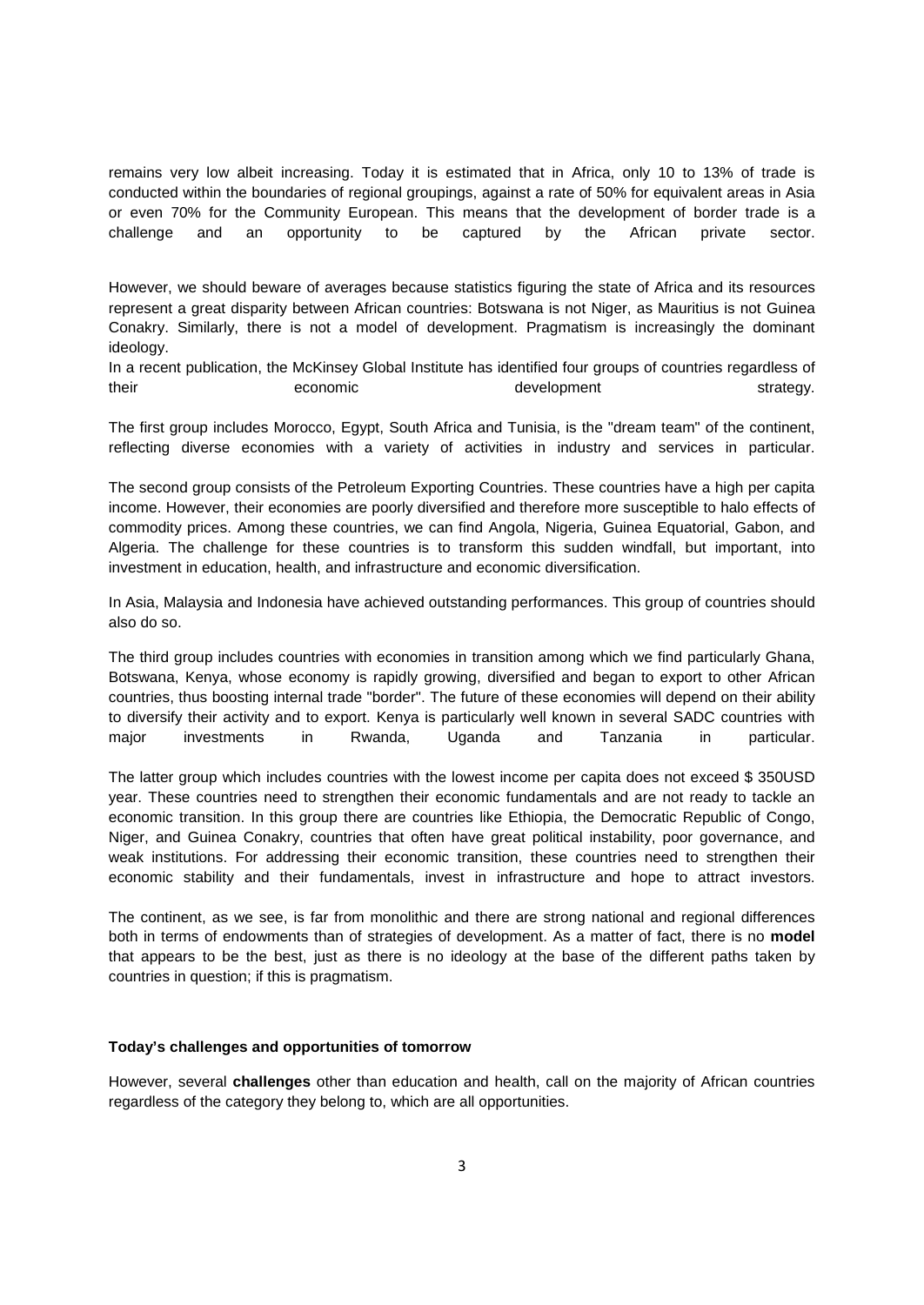There is at first the **energy challenge**. Energy supply is insufficient and particularly the frequency and duration of outage are very penalizing. Today, power generation of 48 sub-Saharan Africa accounts for only the electricity generated in Spain. SMEs and informal sector enterprises, which constitute the bulk of the economic fabric, are the most affected: their productivity is affected and for some of them their survival is at stake. The World Bank estimates an average of 56 days after the annual number of outages of electricity. Yet, Africa has hydroelectric energy sources particularly underexploited. The only complex Inga in the DRC has a potential of 45,000 megawatt which can bring light to 500 million people. However, the amounts to be mobilized for such investments require a regional grouping. Countries such as Morocco and Ghana are beginning to look forward to the solar potential of the continent, which would provide extra energy that can't be saved. Diversification of energy sources with the inclusion of renewable energy such as biomass, which the continent abounds should also not be neglected.

**The infrastructure challenge**: Without infrastructure, no movement of people and goods, no regional integration, no development. All development strategies that do not incorporate this reality are bound to failure. Awareness of the need for infrastructure development has resulted in a proliferation of ports, highways, airports, submarine cables, which are the "**respiratory system**" of any economy. The World Bank estimated that \$ 93 billion US dollars, the amount of infrastructure needs, of which two thirds would be used for new infrastructure when the remaining third would be dedicated to maintenance. The fact that African countries tap into their budget to finance these investments shows how consciousness is real.

**Financial challenges**: The continent still suffers from an underdeveloped financial industry and often inadequate in relation to the African economy. According to a study conducted by the Economic Commission for Africa (ECA) the banking sector is still oligopolistic too. It is not unusual in a country more than four banks, share over 70% share of the banking market. This of course increases the cost of access to credit. There is indeed a differential of up to 5percent between the interest rates paid by local banks and the same rates internationally. We are witnessing the deployment of operators like the Bank of Africa, Ecobank and more recently as Moroccan and Nigerian banks UBA and Attijariwafabank. The development of financial markets is also essential to develop an evolution in local markets so that traders can mobilize the financial resources needed to develop their activities. For this purpose, the creation of the Abidjan Regional Stock Exchange (BRVM) needs to be multiplied.

**Food challenges**: Rapid urbanization discussed above raises two concerns: the transfer of labor from the countryside to the city, but also to feed a rapidly growing urban population. However, the sight of rotting agricultural products at the site of production in the absence of local industries and organized rural roads of good quality is still too frequent. Moreover, the continent is the only one where agricultural production has decreased, resulting in vulnerability to food security. It is not reasonable that 87% of its agricultural products are imported from abroad, so that arable land and arms to value exist in abundance. Too much oriented towards export crops, Africa also recorded a fall in prices of some raw materials, which has undermined agriculture, and compromising food security. The challenge for the coming years will be to look to its domestic market, have to meet the power needs of its growing population.

Support of food production also remains a concern forefront. But this type of agriculture suffers from a structural sub mechanization, and low yield per hectare due to the low use of fertilizer. Mechanization, fertilizers and seeds are inaccessible to people of modest farmers, hence the need for innovative financial support mechanisms.

**The challenge of inclusion in the new international value chains**. Today, we no longer produce property wholly within a single country. It manufactures only "pieces" of products assembled with other "pieces" manufactured elsewhere are assembled in other countries still dependent on factor endowments and specialization. So the challenge for African countries is to choose the level of integration and value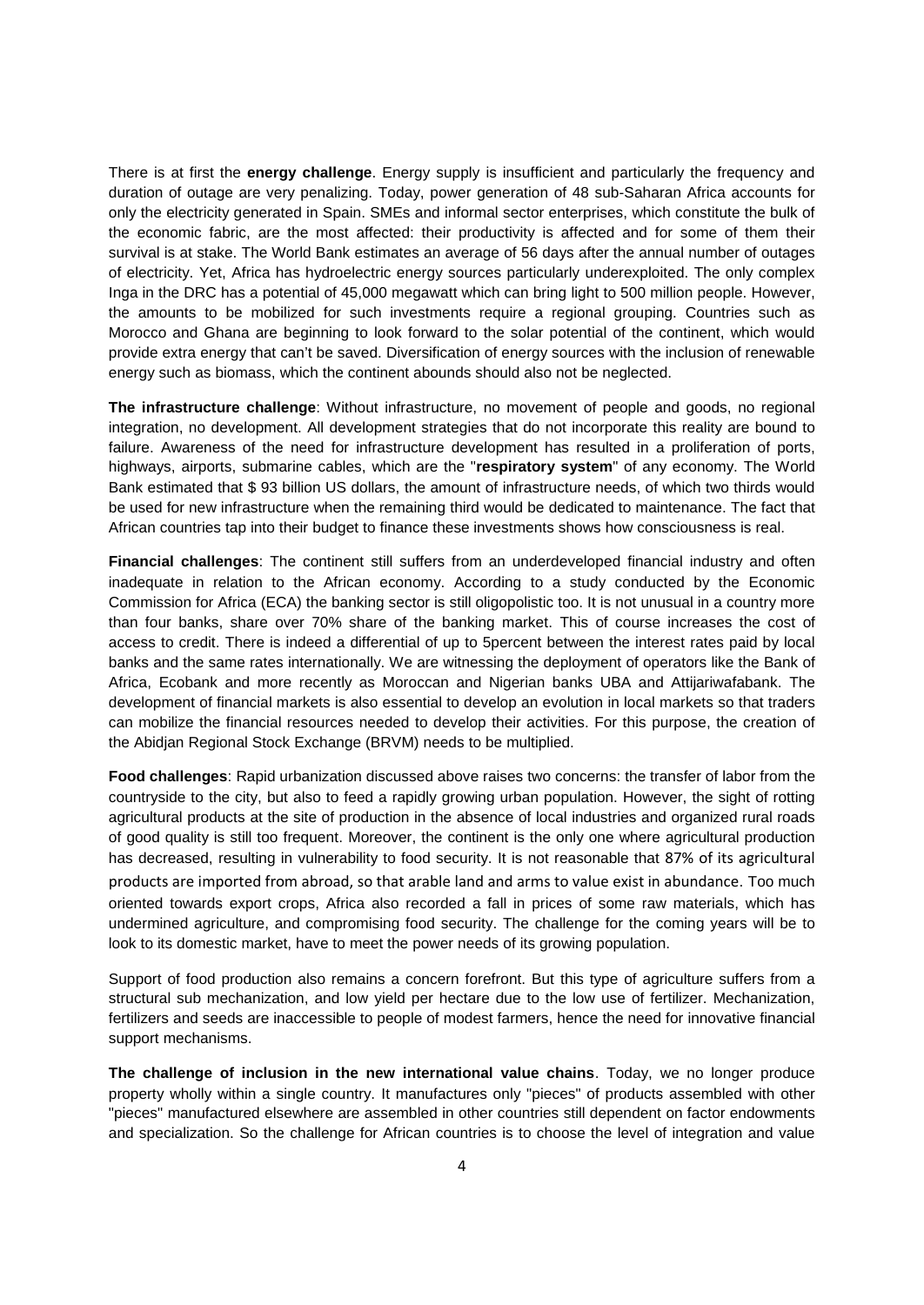chain fragments are most relevant to fit into the new international division of labor and take advantage of globalization.

**The challenge of integration**: Depending on the areas and institutions the level of regional integration is very variable. UEMOA and ECOWAS integration institutions in West Africa have made significant progress in particular on freedom of movement, harmonization of customs fees by adopting a common external tariff (CET). But integration must make progress on the institutional and policy to complete the dream of the founding fathers to create the United States of Africa. The regional scale seems to be indeed the most appropriate for successful integration, as the question of infrastructure, interconnections in electrical corridors to open up areas of the hinterland, the agricultural policy in terms of sectors, telecommunication can be locally managed, given the size of investment to be mobilized, but especially given the economies of scales and externalities expected. The Development Bank of South Africa estimated, for example, if the SADC countries jointly develop their electrical projects, they could save 48 billion U.S. dollars.

**The challenge of economic remittances**: These transfers represent the double of the public aid to development more often irregular. The key question for developing countries 'exporters' of labor is how to transform remittances African economic investment? It considers that economic migrants contribute up to nearly 15% of the GDP of their countries of origin by their own transfers. But these transfers are not oriented towards productive investments, but mainly to the immediate consumption, real estate, or even spending more ostentatious. The whole question is how to direct investments towards productive sectors to accelerate the development of these countries.

## **Africa 2.0: The continent's second independence for a new start.**

Fifty years after independence, the continent is at a crossroads. Today with the commemoration of the fiftieth anniversary, it seems that Africa is finalizing its political decolonization. It remains to (re)-gain economic independence by dismantling the symbols of the economic policy that has prevailed until now and which followed a logic of pension entirely export-oriented products such as unprocessed wood, cocoa, cotton, peanuts.

The structural adjustment policies have produced results despite the heavy social. The debt, which once suffocated African countries, has been better managed than before leaving the degrees of freedom for public investment and thus for development. Furthermore, the influence of donors is less with the emergence of new Asian players seeking partnership to ensure their supply of raw materials and oil for their factories, and is therefore less demanding in terms of conditions when they grant funds to African countries. This means if the rules have changed, Africa has some advantages, but does it have the right cards? Does it attend to the beginnings of an Africa2.0 that will make Africa an actor and more than a challenge of globalization, a "globalizing Africa more than Africa World"

This Africa2.0 is first, an Africa which makes its own **vision of development** and patiently built supranational institutions in order to proceed courageously to a reinterpretation of borders inherited from the division of Berlin, with the intention to build closer strong economic communities, consistent and complementary, that is to say viable. It means having a clear awareness that development is only possible by being united in entities having a critical size.

Bring out this new Africa also means the emergence of a new class of nomadic polyglot entrepreneurs versed in technical management who are undertaking in Africa and elsewhere, maintaining relations with uninhibited world leaders.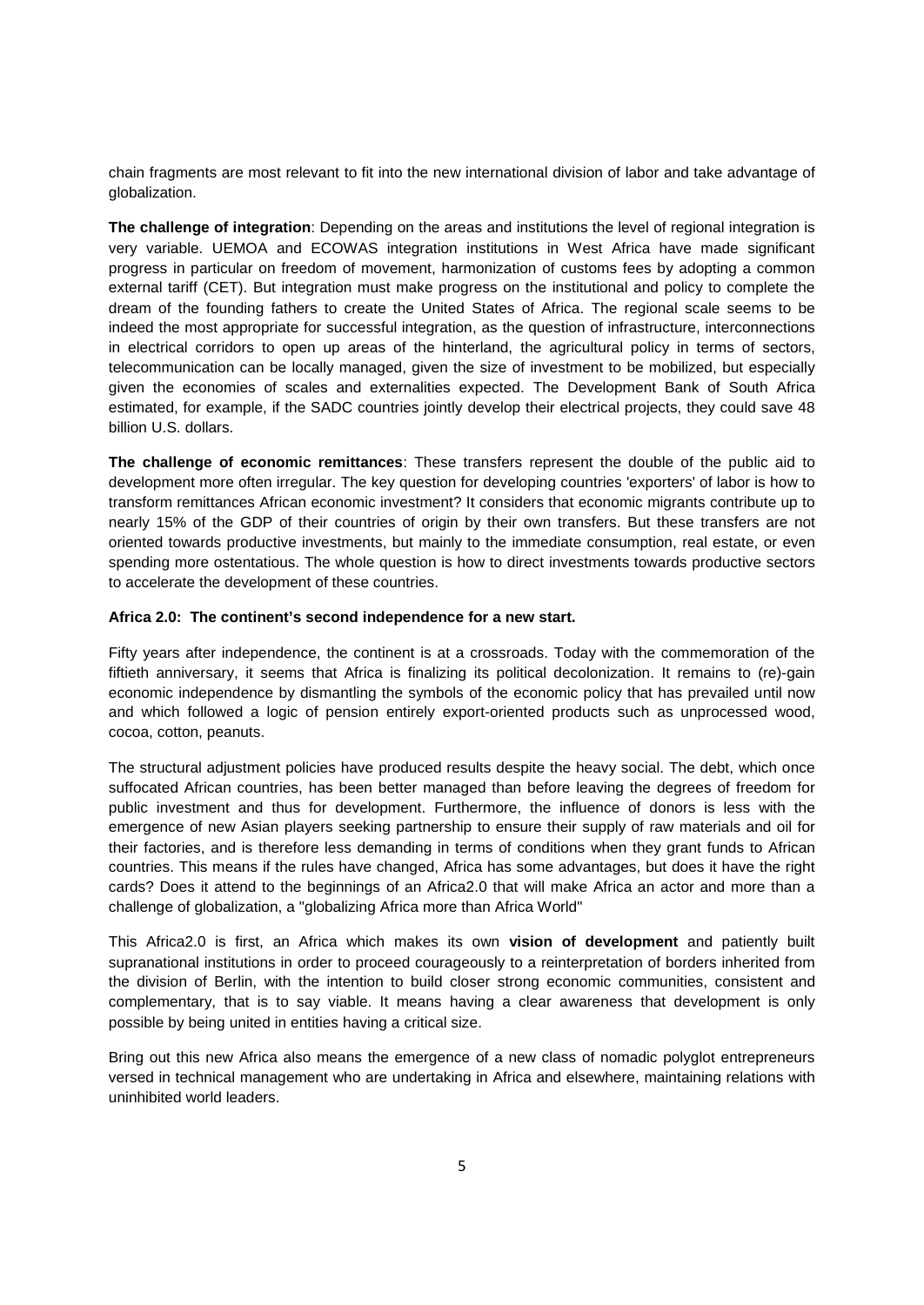Because the private sector development is also a key development. However, from this point of view, despite progress in recent years, unlike other parts of the world, the business community is not sufficiently dynamic and organized. Yet it is up to the continent from its level of demand to push the politicians to lower trade barriers, to identify too many acts of corruption, denounce red tape, to stimulate new dynamics. In this, it can rely on the example of OHADA, the Organization for Business Law in Africa, established in 1993 which represents a business law among the most successful and offers a harmonized space and common rules, and for which sixteen African states are already signatories.

Finally, it remains to establish a new partnership with traditional **partners** as well as new ones, with the conviction that these are interests at stake, the time of the aid is spent. Today, the only windfall of "virtuous" migrants to their country of origin or official development assistance is not enough. We need other sources of funding which of course involve the development of the business and achievement of more value on the continent. It is no more acceptable in African investments, or in purchases of goods with intensive technology that we do not focus on an explicit clause in terms of technology transfer. It would be desirable that our politicians expect in negotiations with Chinese companies, Italian and others who come to build on the mainland factories, power plants, and refineries, to incorporate a section on "technology transfer" so that we can gradually master modern techniques in Africa. We think that this will be the only for Africa to get out of the output this curve that reduced the continent to mere providers of raw-materials and oil, and make it finally and industrial producer.

Meanwhile, the continent will have to be more demanding to raise the necessary customs barriers so as to protect its infant industries, and reduce its vulnerability to imports which in many cases have decimated its infant industry.

Finally, we must break the taboo of "showcase" democratic and reflect on democracy best suited to our values, our history, but especially to our "collective will". The explosion of political parties in Africa has not expanded the democratic debate, far from it. Just as the alternation is not a necessary step towards further development, the recent experience of Asia is evidence. Africa that succeeds is not this Africa of discipline? What Africa needs is visionary leadership, courageous and ambitious to truly enter into history.

#### **Bibliography**

"Time of Africa" Ed Odile Jacob, Jean-Michel Severino March 2010

"Geopolitics of Africa" Ed Armand Collin Philippe Hugon-April 2010

"African Perspectives" OECD 2010

50 years later, what independence for Africa? -Ed-Philippe Rey Book Collective-April 2010

« South South cooperation: Africa and the new forms of Development Partnership » United Nations, New York, 2010

"Lions on the move: The progress and potential of African economies –"Mc Kinsey Global Institute 2010

# **About the Author:**